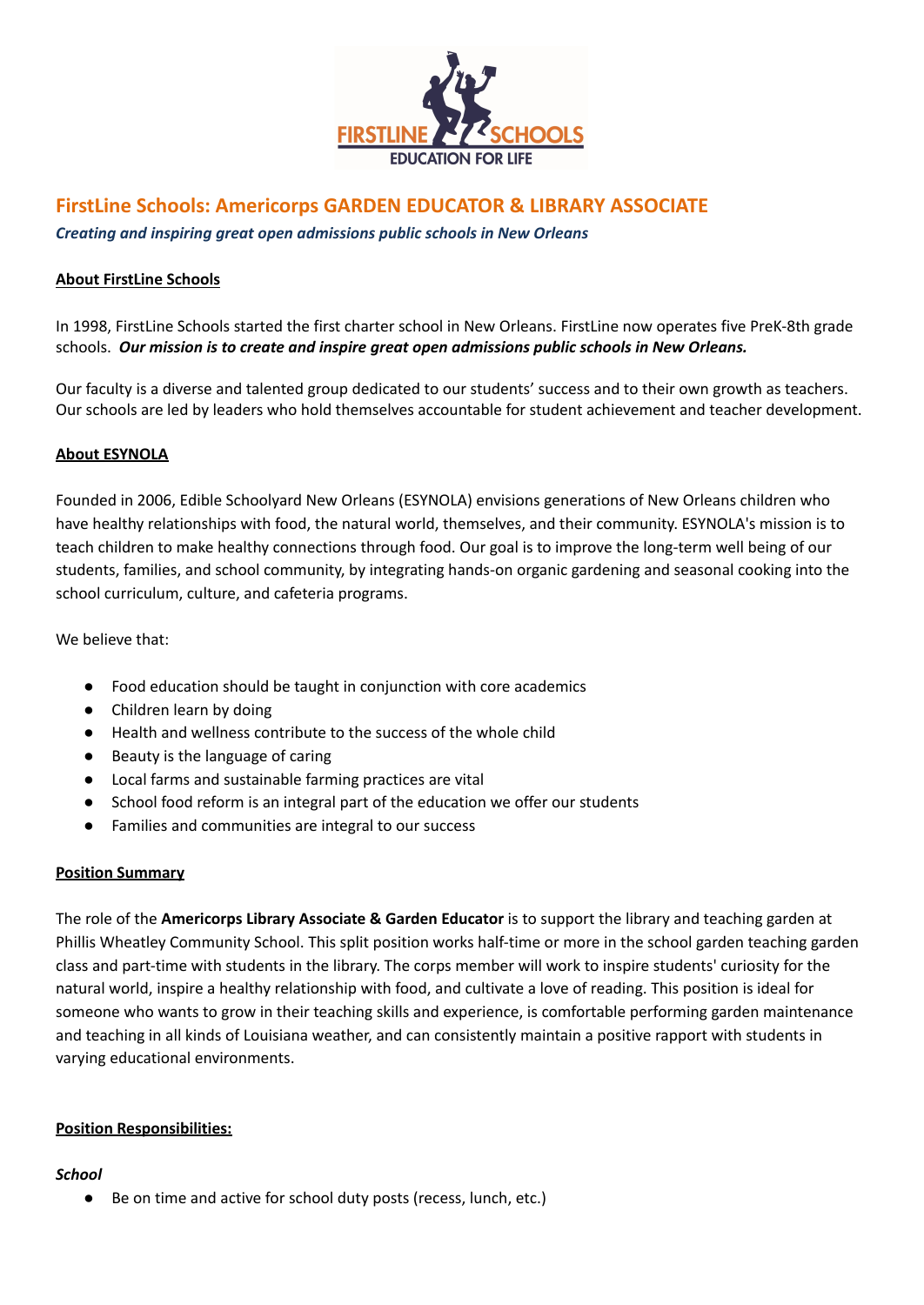● Attend school morning meetings, professional development sessions, and support school-based initiatives

## *Library*

- Support reading and information literacy related activities to foster a joyful culture of reading
- Support a Book Fair one or twice annually including motivating scholars, and setting fundraising goals
- Support Wheatley's online student bookstore
- Assist head library assistant with library classes and lessons
- Create and display themed library exhibits
- Help facilitate access to library collections and ELA curriculum to students and staff
- Organize and maintain an attractive library media center
- Help develop site related policies, procedures, service patterns, and schedules that provide maximum access to the library and other information resources
- Provide access to a diverse collection of resources that meet site related goals and the changing needs and interests of students and staff
- Participate in library education professional development sessions

## *Garden*

- Support a small group during garden classes, delivering content that is sensory, healthful, experiential, developmentally appropriate, and scientifically accurate
- Prepare for lessons; includes pre-reading lesson plans provided by the garden educator in order to be ready to support class
- Assist in the preparation and cleanup of classes
- Work with garden team to maintain garden through daily and weekly tasks
- Maintain consistent and constructive communication/feedback with the garden team, and receive and respond to teacher coaching, when applicable
- Participate in collaborative goal setting process with lead garden educator to create individual benchmarks
- Attend, prepare for, and participate in garden education professional development sessions
- Develop teaching and classroom management skills
- Support student assessments and observations in garden classes
- Guide students to make connections between the garden and the kitchen, understand local, seasonal, and sustainable culinary practices, and make healthful food choices at home and at school
- Update chalkboards and behavior chart in preparation for all classes
- Assist the ESY team in preparations for *An Edible Evening* ESYNOLA fundraising event in the spring

## **Education & Experience:**

- High school diploma
- Good sense of humor and positive rapport with kids
- Belief in FirstLine's mission and vision
- Interest in urban gardening and agriculture preferred, prior experience with gardening is a plus.
- Dedicated to working hard and receiving feedback
- Excitement to learn through direct experience
- Great attitude in the heat and cold weather

## **Desired Qualities & Characteristics:**

- Believe in every student's ability to achieve in a rigorous college or career prep curriculum
- Achieve results based on agreed-upon expectations
- Take personal responsibility
- Highly detail-oriented
- Collaborate effectively with a range of stakeholders